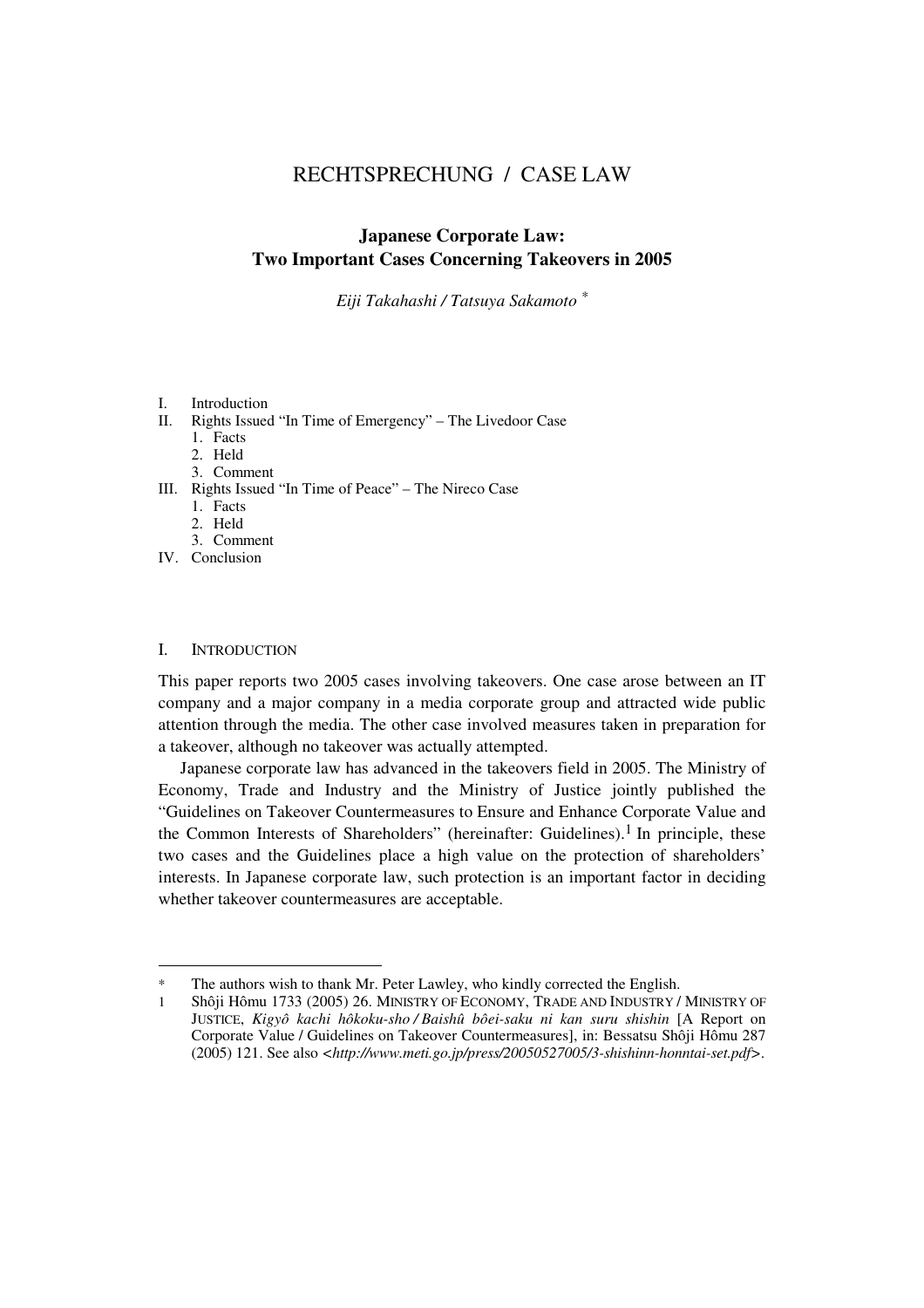## II. RIGHTS ISSUED "IN TIME OF EMERGENCY" - THE LIVEDOOR CASE<sup>2</sup>

## *1. Facts*

Y (Nippon Broadcasting System Inc.) was primarily engaged in the radio broadcasting business. Z (Fuji Television Network Inc.) was primarily engaged in the TV broadcasting business. These two companies belonged to the Fuji Sankei Communications Group (hereinafter: Group).

In February 2005, Y had capital of 4,150,000,000 yen and a total of 32,800,000 outstanding shares. Its shares were listed in the second section of the Tokyo Stock Exchange. In January 2005, Y held 22.5 percent of Z's outstanding shares. Y had subsidiaries, including 100 percent subsidiaries, and was the central shareholder in the Group.

Z held 12.39 percent of Y's outstanding shares – a total of 4,064,660 shares. After it made a bid to take over Y (hereinafter: Bid), Z held 36.47 percent of those shares – a total of 11,961,014 shares.

X (Livedoor Co. Ltd.) was engaged in the information technology business, dealing with computer networks, programs and content. It had capital of  $24,030,000,000$  yen. X had a subsidiary, P, running an investment business. P had capital of 10,000,000 yen.

On 17 January 2005, Z decided to begin the Bid with a view to buying as many of Y's outstanding shares as was necessary for it to acquire a controlling stake. Under the Bid, Z intended to purchase 12,335,341 shares, which, coupled with the shares it already held, amounted to 50 percent of the outstanding shares. The purchase price was 5,950 yen per share. The Bid period was 18 January 2005 to 21 February 2005. Y's board of directors approved the Bid at a board meeting held on 17 January 2005.

X held 1,756,760 of Y's shares, which amounted to approximately 5.4 percent of the outstanding shares. On 8 February 2005, during the Bid period, X, through P, acquired 9,720,270 of Y's shares – approximately 29.6 percent of the outstanding shares. X and P combined held about 35.0 percent of the outstanding shares.

On 10 February 2005, Z changed the conditions on its Bid. Under the new conditions, Z intended to purchase at least enough shares to obtain a total holding (existing holding plus new acquisitions) of 25 percent of the outstanding shares. The purchase price was 5,950 yen. The Bid period was extended until 2 March 2005. Y's board of directors approved the Bid, including the new conditions, at a board meeting held on 16 February 2005.

X and P had acquired 11,529,930 shares by 21 February 2005, and controlled 37.85 percent of the voting rights in Y.

Y's board of directors decided to grant Z rights to purchase new shares (hereinafter: Rights) at a board meeting held on 23 February 2005. Y issued a written announcement

 $\overline{a}$ 

<sup>2</sup> Tokyo High Court, 23 March 2005, in: Hanrei Taimuzu 1173 (2005) 125; Hanrei Jihô 1899 (2005) 56; Kin'yû Shôji Hanrei 1214 (2005) 6.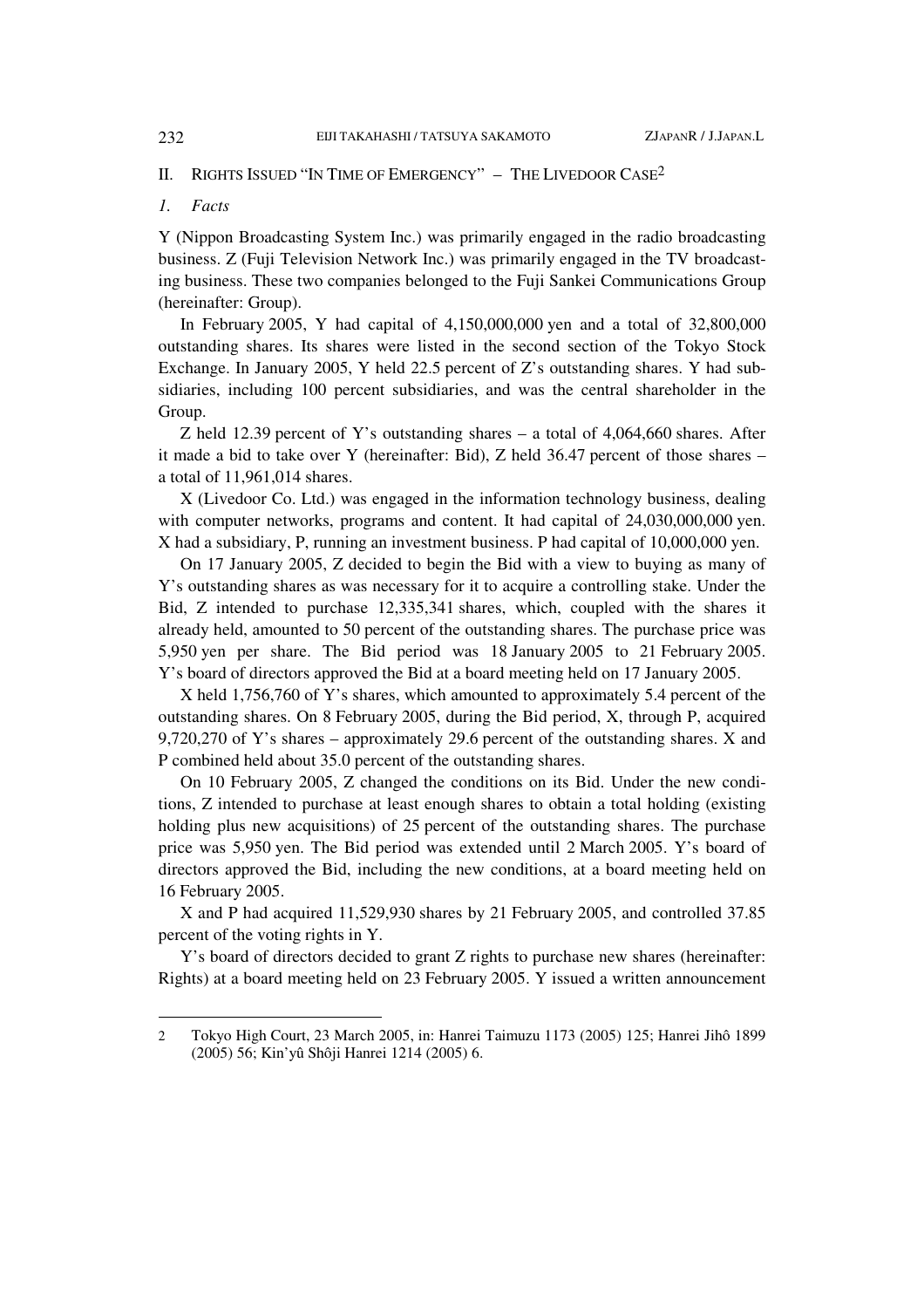of the Rights. The announcement stated that (a) the issue of the Rights was to maintain the corporate value of Y and to ensure the public nature of Y as a media company; (b) it would be incompatible with this public nature for X to become the controlling shareholder of Y; (c) Y decided to grant Z the Rights to accomplish the objective, approved by Y, of Y becoming a subsidiary of Z. Y planned to use the capital it would receive from the Rights issue for a studio project in a newly-developed coastal area. The total sum of the Rights issued was 15,872,090,320 yen. On 24 February 2005, Z changed the expiration date of its Bid from 2 March 2005 to 7 March 2005.

If all of the Rights were exercised, 47,200,000 shares would be issued – 144 percent of Y's outstanding shares. If all of the Rights were exercised and the new shares were issued, X's shareholding in Y would decline from 42 percent to 17 percent. Z's shareholding in Y would reach 59 percent, even without including the shares it held before the proposed Rights issue.

X filed an application for a provisional disposition suspending the issue of the Rights and maintained that the proposed Rights issue would be in a grossly unfair manner under Article 280-10 of the Commercial Code.3 Article 280-10 was held to be applicable to the issue of rights to purchase new shares under Article 280-39 Paragraph 4 of the Commercial Code. The Tokyo District Court allowed the provisional suspension.4 Y filed an application for an objection to this decision. The Tokyo District Court dismissed Y's application and allowed the provisional suspension.5 Y appealed.

## *2. Held*

l

Appeal dismissed.

In principle, an issue of rights to purchase new shares is considered to be in a "grossly unfair manner" under Article 280-10 (employed by Article 280-39) if such rights are issued, where a struggle for the controlling stake has already arisen, with a primary purpose of reducing the percentage shareholding of a specific shareholder attempting to acquire the controlling stake through a hostile takeover, and to maintain and ensure the controlling stake for the incumbent management or a specific shareholder who supports and influences the incumbent management.

The issue of rights with a primary purpose of maintaining and ensuring a controlling stake is not allowed on the grounds that directors are in a fiduciary relationship with the

<sup>3</sup> *Shôhô*, Law No. 48/1899; English translation: NISHIMURA & PARTNERS, Commercial Code of Japan (Tokyo 2004); German translation: O. KLIESOW / U.S. EISELE / M. BÄLZ, Das japanische Handelsgesetz (Cologne 2002). All references to the Commercial Code in this article refer to the pre-2005 version of the Code.

<sup>4</sup> Tokyo District Court, 11 March 2005, in: Hanrei Taimuzu 1173 (2005) 143, Kin'yû Shôji Hanrei 1213 (2005) 2.

<sup>5</sup> Tokyo District Court, 16 March 2005, in: Hanrei Taimuzu 1173 (2005) 140, Kin'yû Shôji Hanrei 1213 (2005) 21.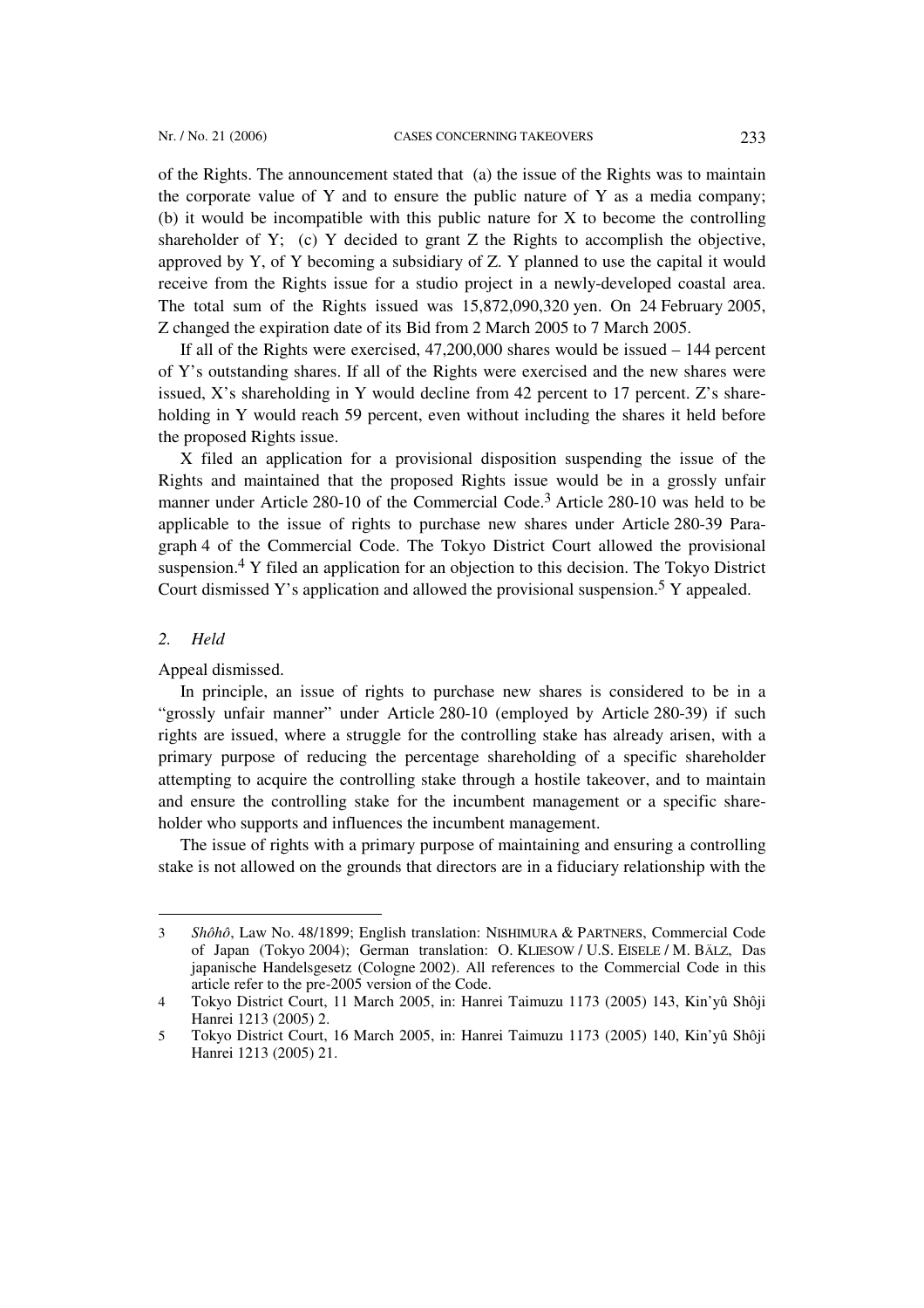shareholders, who are the owners of the company. However, in exceptional cases, the issue of rights with such a primary purpose is not considered to be in a grossly unfair manner if there are exceptional circumstances that justify the rights issue from the viewpoint of protection of the interests of shareholders as a whole.

The board of directors is allowed to issue rights to purchase new shares with the primary purpose of maintaining or ensuring a controlling stake under certain circumstances, as long as that issue is necessary or appropriate as a countermeasure against a takeover. The reason for this is that takeover bidders who have acquired shares for an abusive purpose do not deserve to be protected and that where such takeover bidders are given a free hand, the interests of other shareholders will be prejudiced. The circumstances in which a rights issue where the board of directors has such a primary purpose is allowed include, for example, (1) where a hostile takeover bidder is purchasing shares for the purpose of raising the share price and forcing parties related to the company to buy the shares at a high price, while having no intention of participating in management ("greenmailing"); (2) where a takeover bidder is purchasing shares for the purpose of so-called "scorched-earth management" – for instance, while temporarily in control of the management of the target company, the bidder forces the company to transfer to the bidder or the group companies of the bidder such necessities for the management of the company as intellectual property rights, know-how, confidential company information, and key customers or clients; (3) where a takeover bidder is purchasing shares with the intention of appropriating the assets of the company to use as securities for debts or as funds to repay the bidder, or the group companies of the bidder, after the bidder takes control of the company; (4) where a takeover bidder is attempting to exploit the company – for instance, by purchasing shares to temporarily gain control of management, then selling or disposing of real estate, securities and other valuable assets that are, at the time, not directly related to the business and using the proceeds to declare a large dividend and/or use that large dividend to raise the share price and then sell at a profit.

In principle, an issue of rights to purchase new shares should be suspended on the grounds that the rights are issued in a grossly unfair manner if the rights are issued for the purpose of maintaining or ensuring a controlling stake in circumstances where the struggle for the controlling stake has already begun. However, it is impossible to suspend a rights issue which would influence the possession of a controlling stake if the company establishes prima facie evidence that there are exceptional circumstances which justify such a rights issue from the viewpoint of protection of the interests of shareholders as a whole. Or, to be more specific, that there exist circumstances where the takeover bidder's real aim is not rational management, and the bidder's possession of the controlling stake will cause the targeted company irremediable damage.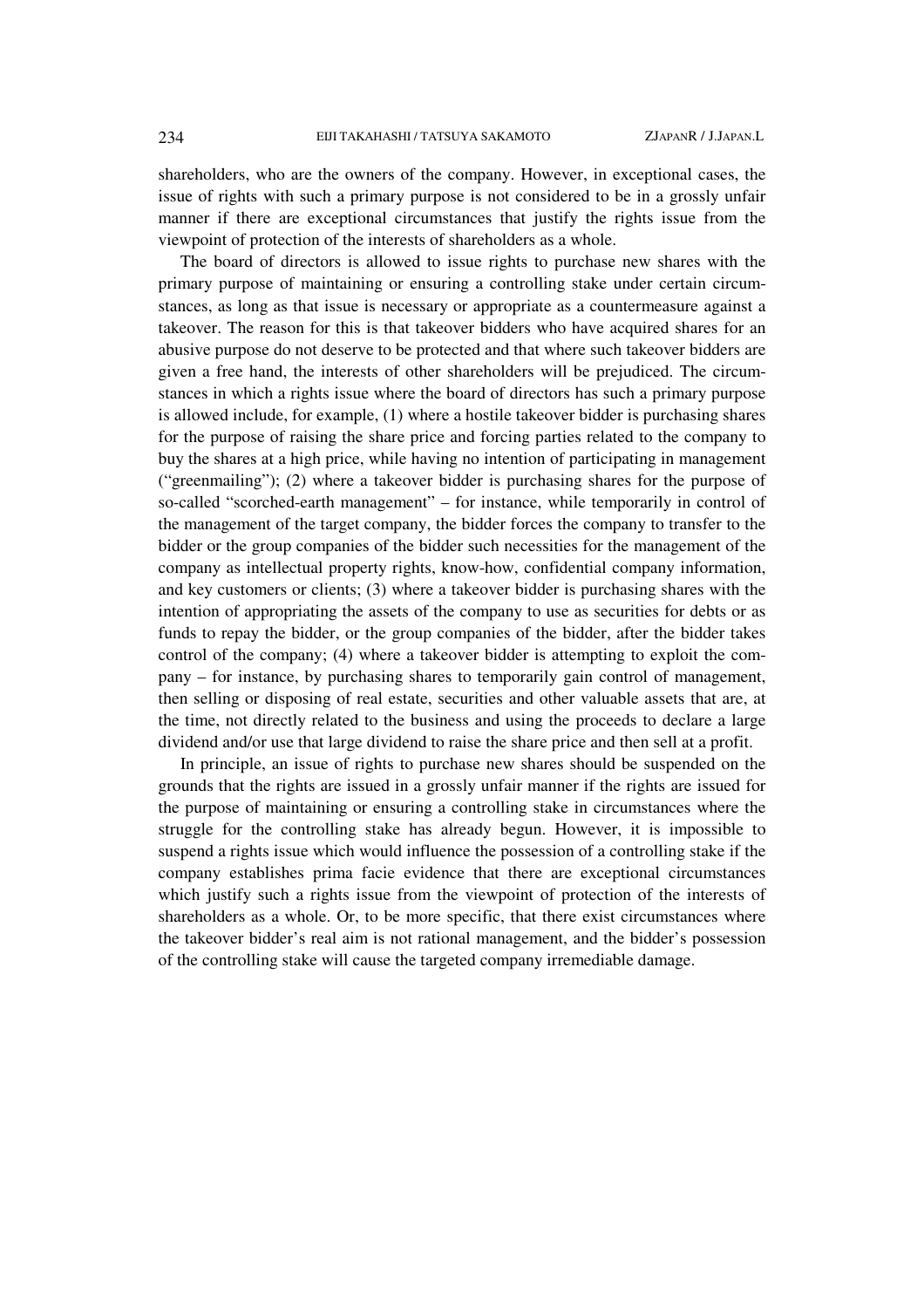#### *3. Comment*

An issue in this case was whether an issue of rights to purchase new shares would be an issue in a grossly unfair manner if such rights were issued under the circumstances where the struggle for the controlling stake in the company has already begun (so-called "time of emergency").<sup>6</sup> Under the new Company Law<sup>7</sup>, which has come into operation on 1 May 2006, this case would fall within the scope of Article 247 Number 2.

According to the Inage-ya / Chûjitsu-ya case,  $8$  which concerned an allotment of new shares to a third party as a measure taken in "time of emergency", an issue of new shares would be in a grossly unfair manner if the primary purpose of the issue is to reduce the percentage shareholding of a specific shareholder and maintain the controlling stake held by the incumbent management. This is known as the "primary purpose rule". According to the Livedoor case, the "primary purpose rule" is applicable to the issue of rights to purchase new shares in "time of emergency".

The Livedoor case enunciates four classifications, which are merely exemplary and not exhaustive.<sup>9</sup> These are where the takeover bidder is acquiring shares: (1) for the purpose of greenmailing; (2) for the purpose of scorched-earth management; (3) with the intention of appropriating the assets of the target company to use, for example, as security for the debts of the bidder; and (4) for the purpose of temporarily forcing the target company to dispose of those of its valuable assets that currently have no relation to its business, and to declare high dividends. These classifications justify the rights issue as a takeover countermeasure from the viewpoint of protecting the interests of the shareholders as a whole. The target company bears the burden of proof that there exists justification for the rights issue from that viewpoint. That is, for example, the rights issue falls within one of the four classifications and is necessary and appropriate from that viewpoint.

 $\overline{a}$ 

<sup>6</sup> For commentary on this issue, see E. TAKAHASHI, *Dai-san-sha ni yoru shinkabu yoyaku-ken hakkô no sashitome* [The Issue and Suspension of Issue to Third Parties of Rights to Subscribe for New Shares], in: Kaisha-hô hanrei hyakusen (Bessatsu Jurisuto No. 180) (2006) 78.

<sup>7</sup> *Kaisha-hô,* Law No. 86/2005.

<sup>8</sup> Tokyo District Court, 25 July 1989, in: Hanrei Taimuzu 704 (1989) 84; Kin'yû Shôji Hanrei 826 (1989) 11; Hanrei Jihô 1317 (1989) 28. For commentary, see H. BAUM, Marktzugang und Unternehmenserwerb in Japan (1995) 147 *et seq*.; K. YOSHIMOTO, *Ichijirushiku fu-kôsei na hôhô ni yoru dai-san-sha wariate zôshi* [Third Party Allotment of New Shares in a Grossly Unfair Manner], in: Kaisha-hô hanrei hyakusen (Bessatsu Juristo No. 180) (2006) 66.

<sup>9</sup> TAKAHASHI, *supra* note 6, 79.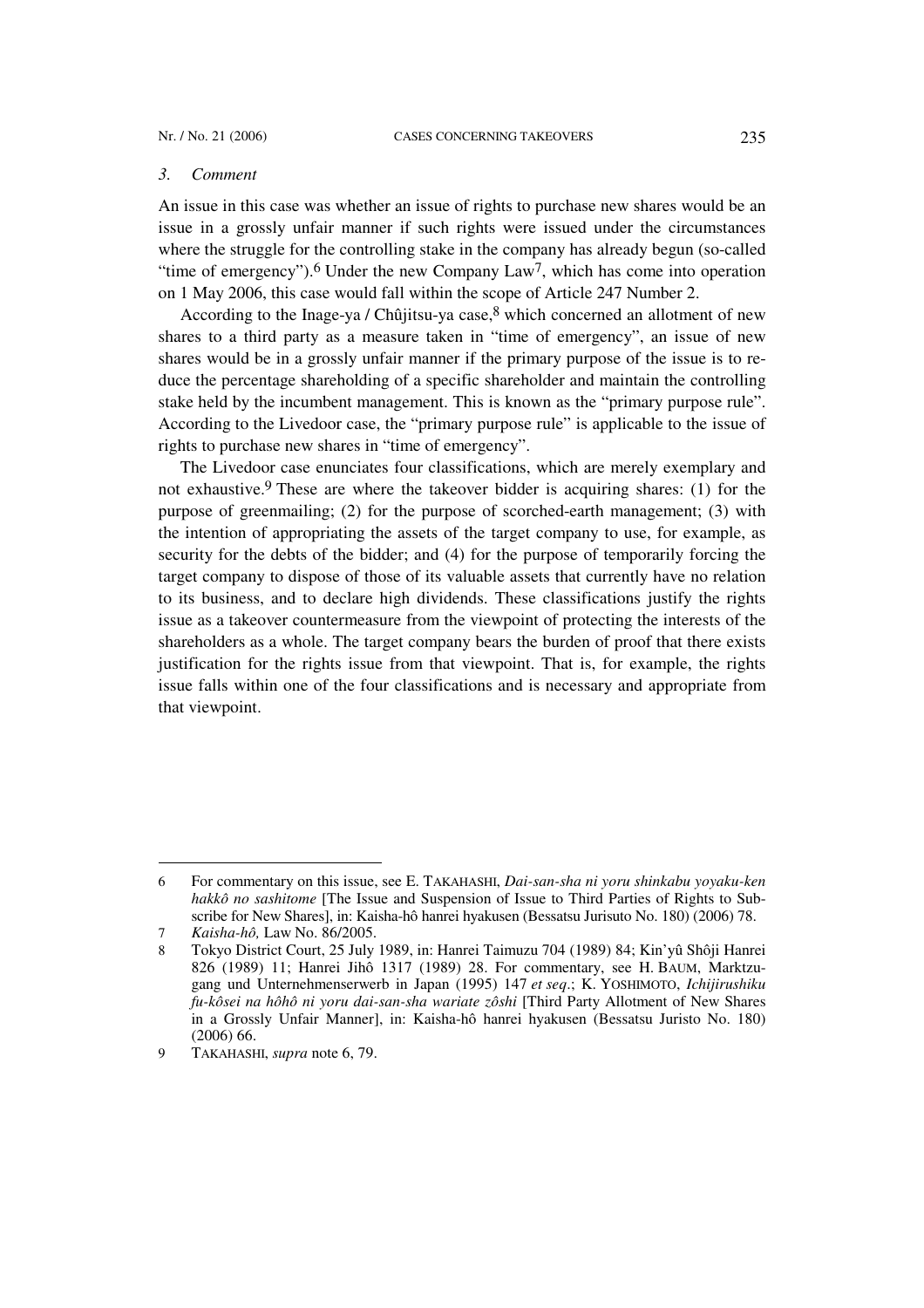## III. RIGHTS ISSUED "IN TIME OF PEACE"  $-$  THE NIRECO CASE<sup>10</sup>

## *1. Facts*

Y (Nireco Corporation) was primarily engaged in the business of producing and selling automation and measuring devices. Its predecessor company was founded by a German company in Japan, and was dissolved after World War II. Y was incorporated and inherited the technology of the original company. Y had capital of 3,072,352,740 yen. It could issue up to 39,400,000 shares and had 10,005,249 outstanding shares. Y was listed on the Jasdaq Securities Exchange (hereinafter: Jasdaq).

X was incorporated under the law of the British Cayman Islands in the West Indies in September 2003, and its primary business was to invest in the shares of Japanese listed companies. On 31 March 2005, X held 285,000 of Y's outstanding shares. X's shareholding in the outstanding shares was 2.85 percent.

On 14 March 2005, Y's board of directors decided that Y was to grant its shareholders rights to purchase new shares (hereinafter: Rights). Y published a "Securities Plan" (hereinafter: Plan) explaining the Rights plan to Jasdaq. Under the Plan, the shareholders to be granted the Rights were those shareholders who were recorded in the register of shareholders on 31 March 2005. These shareholders were to be given two Rights per share without consideration. Y decided to issue the Rights as a rational means of: (a) preventing its corporate value being prejudiced through abusive takeovers, and (b) maximizing the corporate value when takeover bids were made to Y. The maximum number of Rights to be issued was the number of outstanding shares on 31 March 2005 multiplied by two. One new share per Right was to be issued. The date of the Rights issue was 16 June 2005. The sum to be paid upon exercise of a Right was one yen. The period for the exercise of the Rights was 16 June 2005 to 16 June 2008. There was a condition on the Rights-holders exercising their Rights. The condition was that Y's board of directors recognized the existence of a specific shareholder and announced such existence between 1 April 2005 and 16 June 2008. A specific shareholder was a person such as a takeover bidder or a person with a particular relationship with that former person where the latter person, together with the former person, held 20 percent or more of Y's outstanding shares. Only persons to whom the Rights were issued could exercise the Rights issued to them. Agreement from Y's board of directors was required before the Rights could be transferred. The board decided that it would not agree to any such transfer.

l

<sup>10</sup> Tokyo High Court, 15 June 2005, in: Hanrei Taimuzu 1186 (2005) 254; Kin'yû Shôji Hanrei 1219 (2005) 8; Hanrei Jihô 1900 (2005) 156. For commentary, see M. KAWAMURA, *Tekitaiteki baishû ni tai suru jizen no taikô-saku toshite okonatta torishimari yakkai no shinkabu yoyaku-ken hakkô ga ichijirushiku fu-kôsei na hakkô ni ataru to sareta jiken* [The case where the issue by the board of directors of rights to subscribe for new shares as an advance countermeasure against hostile takeovers was held to be grossly unfair], in: Kin'yû Shôji Hanrei 1227 (2005) 67.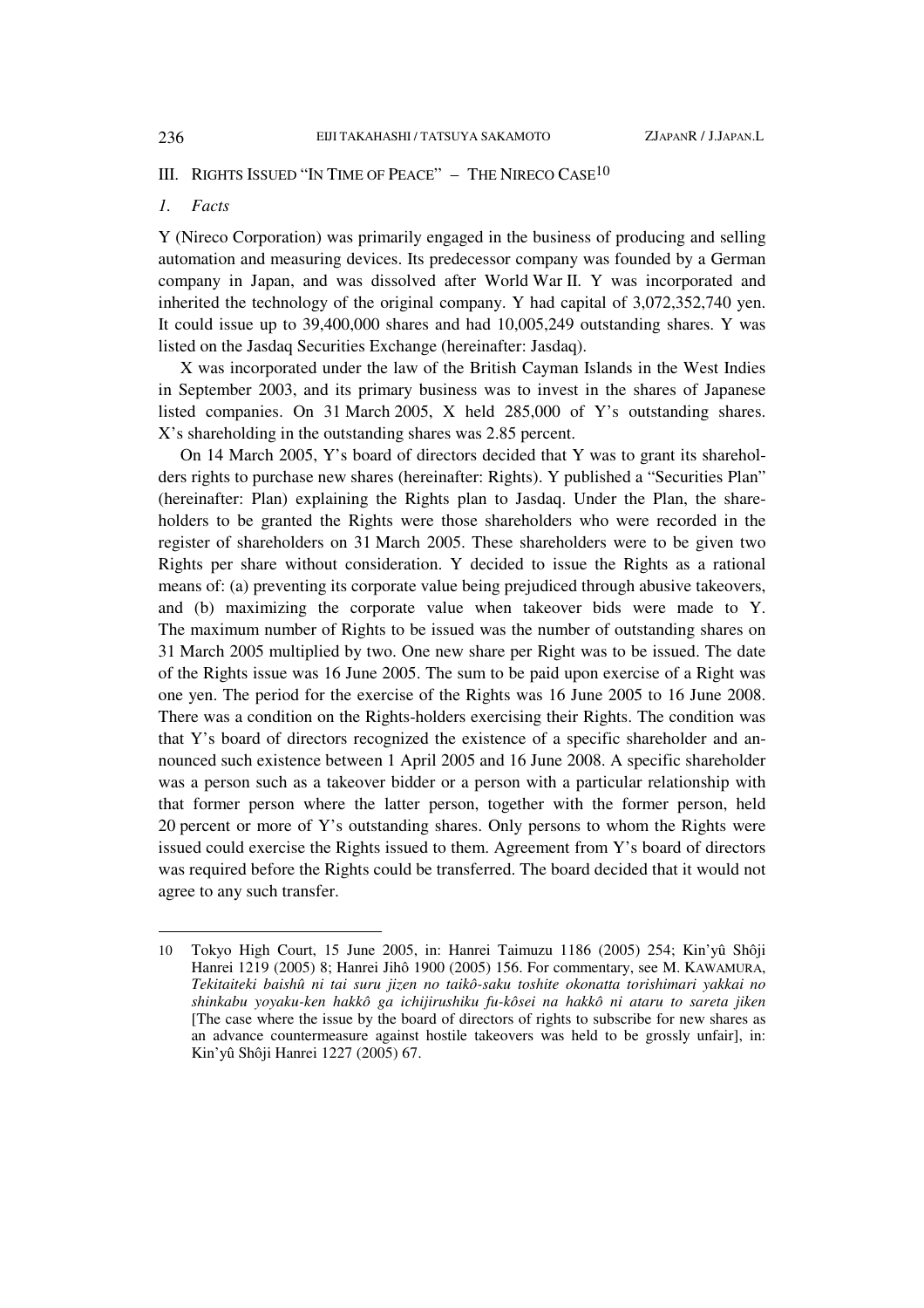X filed an application for a provisional suspension of the Rights issue. The Tokyo District Court allowed the provisional suspension.<sup>11</sup> Y filed an application for an objection to this decision. The Tokyo District Court dismissed Y's application and allowed the provisional suspension.<sup>12</sup> Y appealed.

### *2. Held*

 $\overline{a}$ 

#### Appeal dismissed.

The board of directors has the power to issue rights to purchase new shares by way of an allotment to shareholders (Commercial Code Article 280-20 Paragraph 2 Number 12), and to restrict the transfer of the rights (Commercial Code Article 280-20 Paragraph 2 Number 8). The Commercial Code does not restrict the subject matter of the rights (the period for exercising the rights, conditions on exercising the rights, factors or conditions of cancellation), or the means of using the rights. It is therefore not inconceivable that the rights be used as a countermeasure against abusive hostile takeovers.

Directors have a duty not to cause harm to shareholders in exercising those powers because of the fiduciary relationship they have with shareholders as the owners of the company.

However, there is a fear that the Rights would cause harm to shareholders that is unrelated to takeovers.

The Rights are granted to the shareholders on 31 March 2005 at the rate of two Rights per share, without consideration. Where the conditions for the exercise of the Rights are met, the Rights-holders can acquire one share per Right for the price of one yen, which is virtually no consideration. The Rights plan has the effect of tripling the number of outstanding shares without increasing the value of Y's assets, as is the case with share splits. There is therefore a possibility that, if the new shares are issued as a result of the exercise of the Rights, the value of Y's shares would in the future decline to one third of their current market price.

Shareholders who acquire Y's shares after the ex-rights day for the Rights (28 March 2005) must bear the risk, if the Rights are not cancelled and the new shares are issued through exercise of the Rights before 16 June 2008, of their percentage shareholding being diluted to about one third. Those shareholders must bear this risk regardless of whether they are a takeover bidder with an abusive intention. Under the Plan, it is unpredictable whether and when in the future the conditions for the exercise of the Rights would be met. Even if the probability that the conditions are met is very low, one should

<sup>11</sup> Tokyo District Court, 1 June 2005, in: Hanrei Taimuzu 1186 (2005) 274; Kin'yû Shôji Hanrei 1218 (2005) 8.

<sup>12</sup> Tokyo District Court, 9 June 2005, in: Hanrei Taimuzu 1186 (2005) 265; Kin'yû Shôji Hanrei 1219 (2005) 26.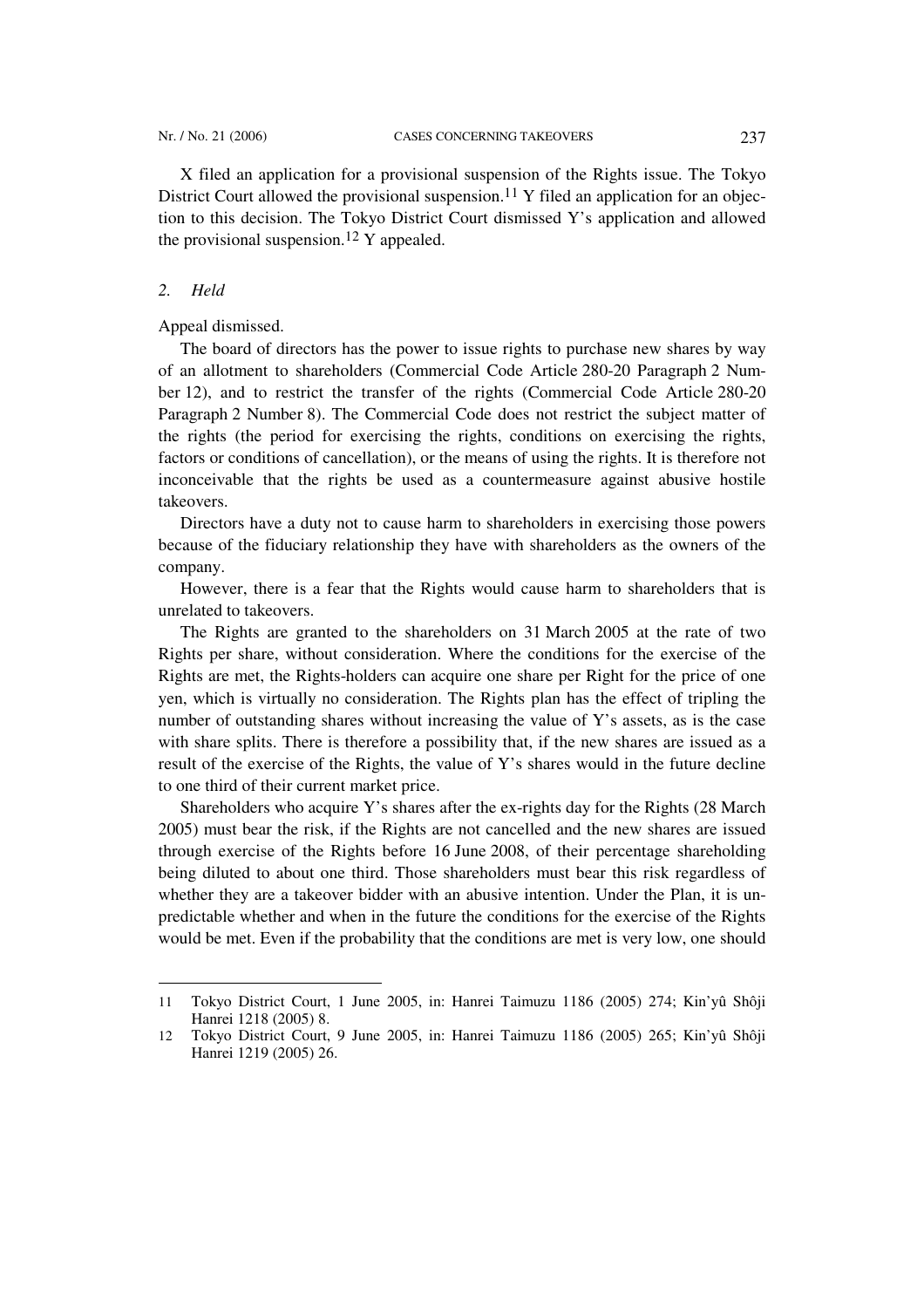not underestimate the risk that their shareholding in Y would be diluted to one third and that the value of the shares would substantially decrease when the Rights are exercised. It is impossible to deny that these circumstances will have the effect of putting a strong downward pressure upon any rise in the share price of Y over the next three years.

With the abovementioned unstable factors, Y's shares will not be an attractive investment option and will not arouse any interest in purchase, and the tendency to hold back from purchasing the shares will grow stronger. (Moreover, the Rights are granted without consideration so the shares lose value to the extent of the proper value of the Rights). As a result, it is highly likely that the value of the shares will remain low over the long term. Even existing shareholders to whom the Rights are issued bear both the risk of a fall in the share price and the risk of losing an opportunity for capital gain long term. This sort of harm is unexpected damage which would not arise if the Rights were not issued.

If a hostile takeover bidder ("the specific shareholder") appears and the new shares are issued by exercise of the Rights, existing shareholders, including X, can recover from the harm caused by the decline in the value of the shares by acquiring new shares. However, even existing shareholders are forbidden from transferring their own Rights. Existing shareholders do not have a means of supplementing the loss caused by the low share value unless the hostile takeover bidder appears and the new shares are issued. Therefore, it is impossible to deny that existing shareholders will suffer the abovementioned damage. This sort of damage is not damage which existing shareholders, who are general investors and not takeover bidders, should be forced to endure.

Thus, the Rights issue would cause damage which existing shareholders should not have to endure. The Rights issue is therefore in a grossly unfair manner.

### *3. Comment*

 $\overline{a}$ 

An issue in this case was whether an issue of rights to purchase new shares would be in a grossly unfair manner if the rights were issued under circumstances where there is no struggle for the controlling stake in the company ( so-called "time of peace"). This case was reported a few months after the Livedoor case. The Nireco case does not establish any standards like the four classifications in the Livedoor case. In the Nireco case, the Court reached its conclusion simply through consideration of the facts in the case.<sup>13</sup> The Rights granted to the shareholders could be separated from the shares. Agreement from Y's board of directors was required to transfer the Rights, and the board decided not to agree to any transfers. Since Y was a listed company, its shares were transferable.

<sup>13</sup> T. FUJITA, *Nippon hôsô shinkabu yoyaku-ken hakkô sashitome jiken no kentô (ge)* [A Study on the Case of Nippon Hôsô and the Suspension of Issue of Rights to Subscribe for New Shares (2)], in: Shôji Hômu 1746 (2005) 8. T. YAMASHITA / H. KANDA (eds.), *Shôhô hanrei shû* [Collected Cases in Commercial Law] (2<sup>nd</sup> edition, Tokyo 2006) 115.